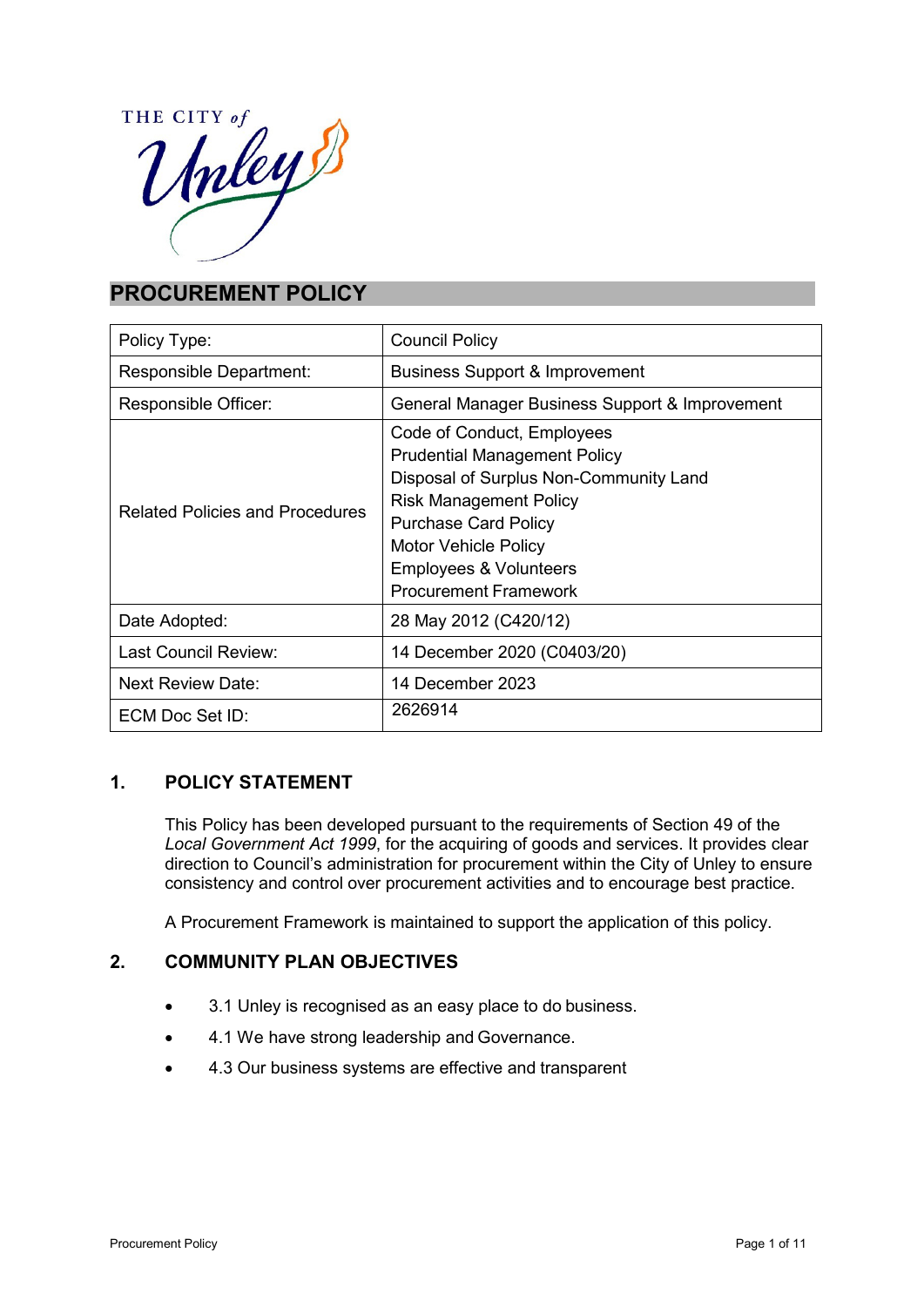# **3. POLICY OBJECTIVES**

This policy has been developed to provide clear accountability, consistency and transparency to all procurement activities of Council and to ensure delivery of the following key objectives:

- providing for equitable and ethical behaviour in all procurement activities and fair treatment of suppliers and third parties
- obtaining value for money through tendering and negotiating practices
- ensuring probity, accountability, transparency and, where appropriate, reporting
- effective management of the end to end procurement lifecycle
- identification and management of risks, and
- ensuring that purchasing transactions are conducted within delegated authority.

# **4. PRINCIPLES**

The following key principles underpin all procurement activities at the City of Unley:

### **4.1 Open and Effective Competition**

Procurement should, as far as is reasonably possible, be transparent and result in fair and effective competition in the provision of goods and services. Council will encourage healthy competition in the markets from which it purchases.

# **4.2 Value for Money**

Council seeks to achieve value for money. The concept of best value is not restricted to price alone. The best value assessment will include consideration of one or more of the following criteria together with other relevant factors pertaining to the individual procurement activity:

- contribution to the advancement of the Council's strategic priorities
- ensuring that the goods and/or service(s) meet the needs of the community through fitness for purpose, quality, services and support
- whole-of-life costs, including costs of acquiring, using, maintaining and disposal
- internal administration costs
- technical compliance issues
- risk exposure, and
- the value of any associated environmental, social and economic benefits.

# **4.3 Ethical Behaviour and Fair Dealing**

Council values the highest ethical and professional standards in its business dealings. Council will aim to achieve integrity in its procurement activities through transparent processes. Council employees involved in purchasing are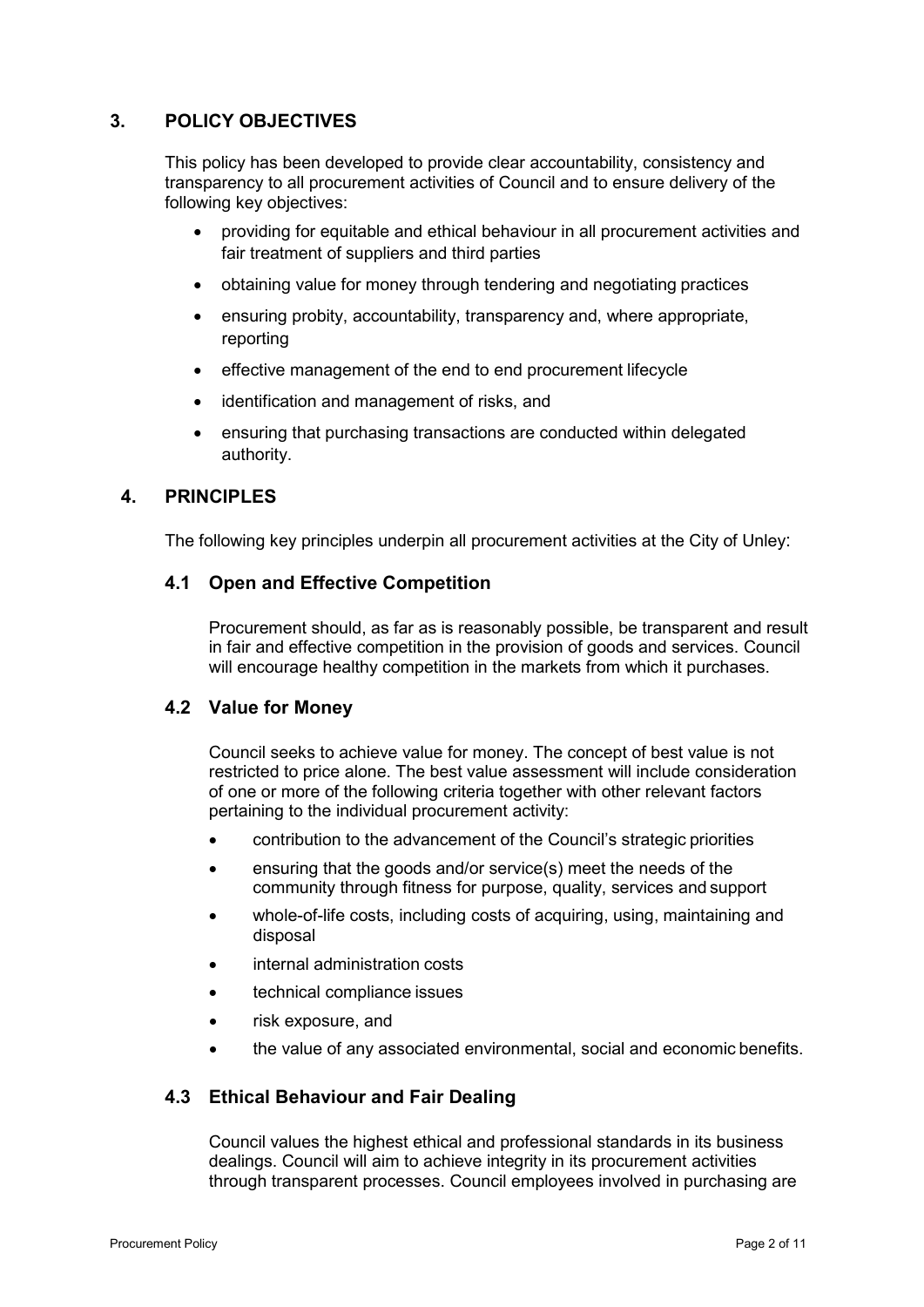to behave with impartiality, fairness, independence, openness, integrity and professionalism in their discussions and negotiations with suppliers and their representatives at all stages of the procurement process.

Council officers will observe the Code of Conduct for Employees reference at all times during the conduct of procurement activities and comply with all legal and common law obligations, including requirements of the *Independent Commissioner Against Corruption Act 2012*.

### **4.4 Social, Economic and Environmental Sustainability**

Council procurement plays an important role in the economic development of South Australia. Promotion of employment, capital investment and support of supply chains in our immediate region and the broader state should be actively favoured when procurement decisions are made by Council.

Council acknowledges the South Australian Industry Participation Policy (IPP) and the *Industry Advocate Act 2017* and practices, as implemented by the State Government of South Australia.

Council recognises the geographical boundaries of the member Councils of the Eastern Regional Alliance (ERA) as its immediate region for the application of the IPP.

To the extent permitted by law, when all other considerations are equal, Council will favour the engagement of local suppliers and the use of South Australian made goods and suppliers whose activities contribute to the economic development of the region and/or provide local employment opportunities.

Council may also give preference to local contractors and suppliers by:

- actively promoting to local businesses' opportunities to supply to the **Council**
- structuring the purchasing processes to be accessible to all businesses
- ensuring, where possible, that specifications and purchasing descriptions are not structured so as to potentially exclude local suppliers and contractors.

Consideration may also be given, where practicable in the procurement process, to investigate the inclusion of not‐for‐profit organisations (social enterprises) that benefit the community (including the disadvantaged).

In addition, in order to minimise Council's impact on its environment, Council will undertake best endeavours to adopt purchasing practices which conserve natural resources in a way that achieves value for money on a whole of life basis by generating benefits for the organisation and the community.

#### **4.5 Risk Management**

Council will ensure that appropriate risk management practices are in place for procurement activities including risk identification, assessment, and mitigation and will adopt sound risk management principles in its procurement activities consistent with the Risk Management Policy and Framework.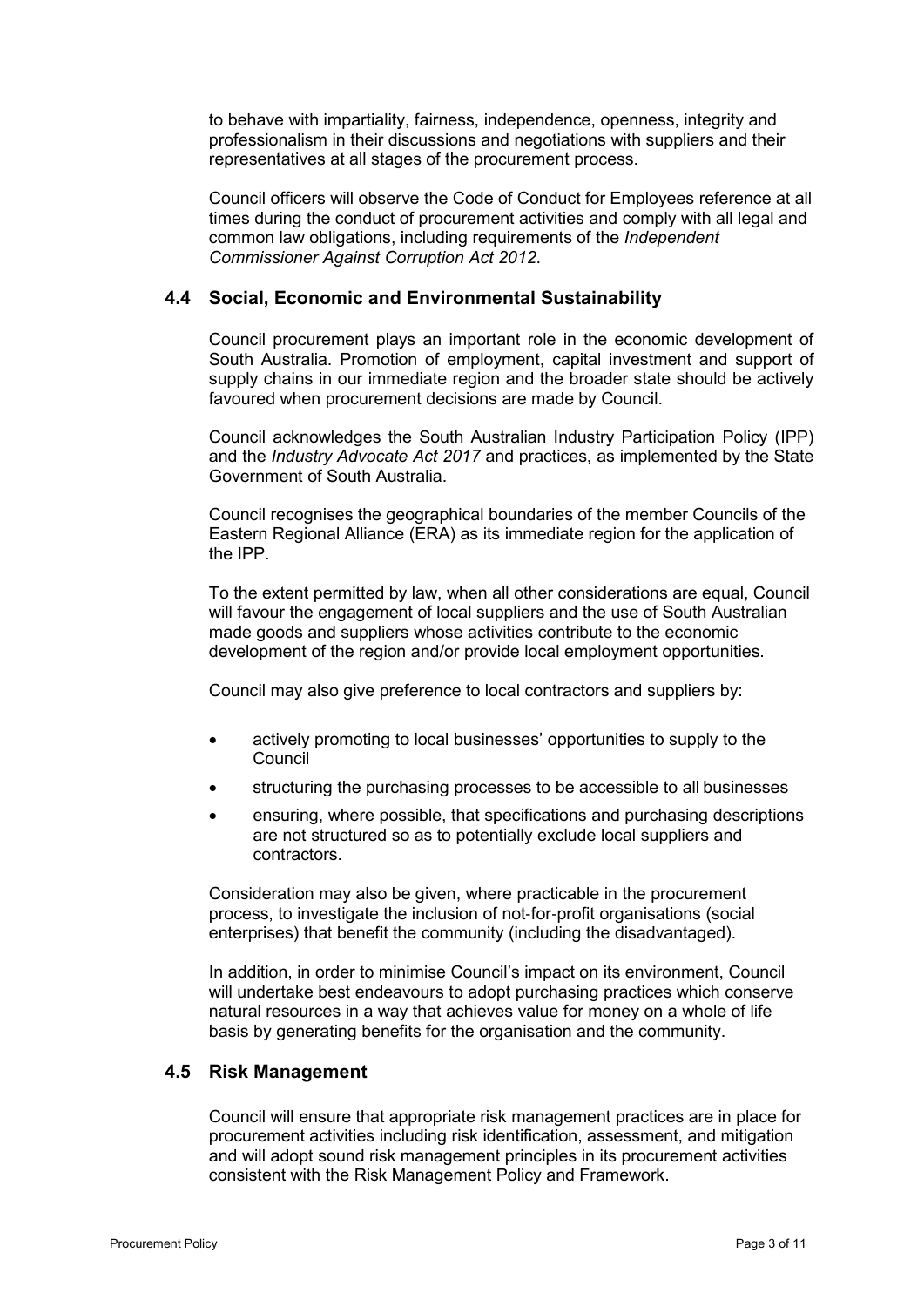Procurement risk assessments will influence the approach to market, with higher risk acquisitions requiring more formal procurement planning methodologies and higher levels of management oversight.

Council will only engage suppliers who are able to maintain a level of Work Health and Safety acceptable to the City of Unley. As a minimum, this will be in compliance with the *Work Health and Safety Act 2012*, all associated regulations and all requirements relating to contractors in the Council's relevant Work Health and Safety policies, and as specified in terms and conditions of contractual arrangements.

#### **5. PROCUREMENT**

#### **5.1 Methods of Procurement**

The Procurement Framework outlines detailed information in relation to methods of procurement. The procurement decision matrix (within the Procurement Framework) outlines different transaction methods that can be applied.

To meet the requirements in relation to open and fair processes, the Council will select an approach to market method best suited to the procurement activities.

The determination of the method of procurement will be typically documented by the preparation of an Acquisition Plan, detailing the most appropriate method for the purchase and the delegated officers involved at each level of the approval process.

The strategy and planning for the procurement process must be commensurate with the estimated monetary value and the level of risk to Council arising from the engagement. Strategic sourcing of goods and services requires planning using a systematic and fact orientated approach to optimize Council's supply base and to improve overall value.

The following table outlines the minimum procurement requirements which includes:

- Written quote(s) for purchases over \$2,000;
- An Acquisition Plan and competitive sourcing involving three written quotes and for purchases over \$10,000;
- A formal evaluation process for purchases over \$50,000; and
- A formal tender process for purchases where the estimated gross value of expenditure over the life of the contract exceeds \$100,000.

Direct sourcing (i.e. a quote from a single supplier) may be used for purchases up to \$10,000.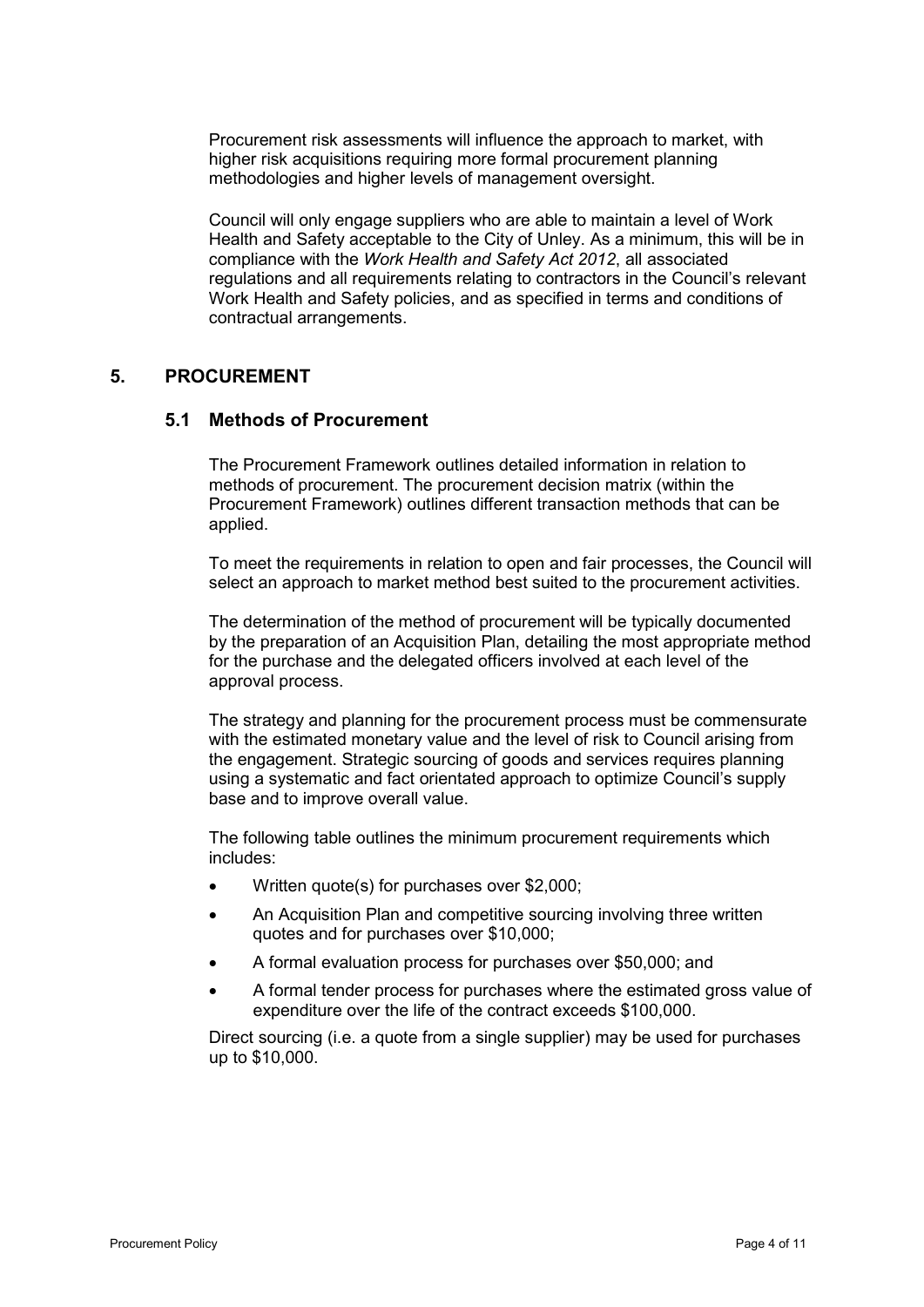| Value of<br><b>Purchase</b><br>(excluding<br>GST) | Sourcing<br><b>Method</b> | <b>Minimum</b><br>Written<br>Quotes | <b>Evaluation</b><br><b>Method</b>            | <b>Acquisition</b><br>Plan                             |
|---------------------------------------------------|---------------------------|-------------------------------------|-----------------------------------------------|--------------------------------------------------------|
| $$0$ to<br>\$2,000                                | <b>Direct</b>             | Nil                                 | 1 officer                                     | <b>Short Form</b><br>when a<br>contract is<br>required |
| \$2,000 to<br>\$10,000                            | <b>Direct</b>             | 1                                   | 1 officer                                     |                                                        |
| \$10,000 to<br>\$50,000                           | Competitive               | 3                                   | 2 officer<br>evaluation                       | <b>Short Form</b>                                      |
| \$50,000 to<br>\$100,000                          | Competitive               | 3                                   | 3 officer<br>(minimum)<br>evaluation<br>panel | <b>Medium Form</b>                                     |
| Greater than<br>\$100,000                         | Competitive<br>tender     | 3 submissions                       |                                               | Long Form                                              |

Council reserves the right to undertake public or select tenders and requests for expressions of interest whenever considered appropriate.

For the purpose of this policy, the value of any purchase will be calculated as follows:

- single one-off purchase the total amount, or estimated amount of the purchase (excluding GST)
- multiple purchases the gross value of, or the estimated gross value of, all items to be purchased (excluding GST), or
- ongoing purchases over a period of time the annual gross value of the purchases, or the estimated annual gross value (excluding GST).

Splitting the amounts to bring expenditure within lower limits is not permitted.

Persons with financial delegated authority to procure will be responsible for ensuring appropriate practices and procedures for risk and opportunity management are observed.

Council may, at its absolute discretion, by resolution, having regard to the Procurement Principles and any other factors considered, utilise a different method of procurement.

#### **5.2 Tender Process**

In circumstances that Council is required or elects to undertake a tender, an open or select tender process may be undertaken.

An Open Tender must be advertised publicly through the use of the State Government's contracts and tenders web site.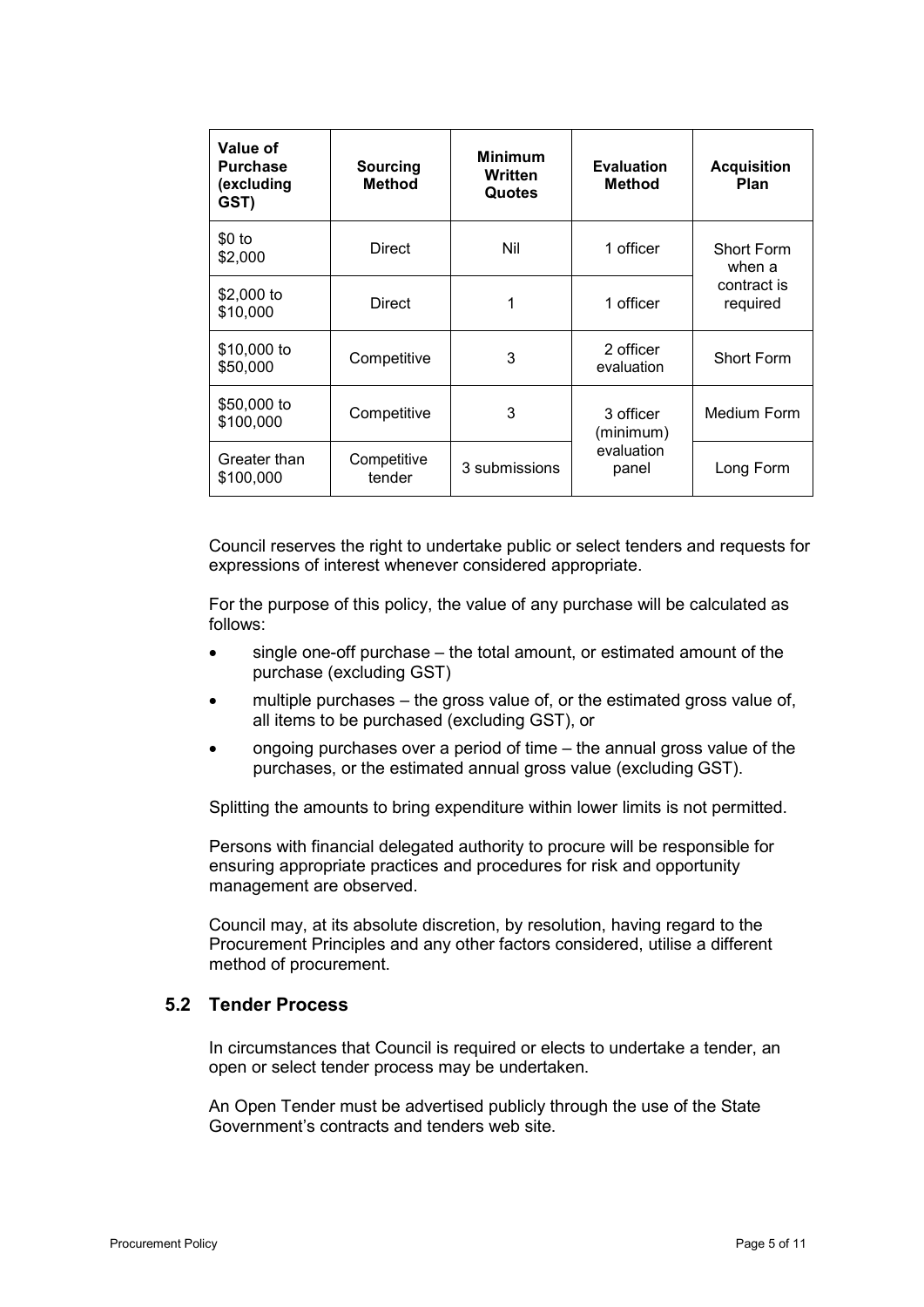A Select Tender process may be used where there are a limited number of competitors with the required knowledge in the market place. The reason for undertaking a Select Tender is required to be detailed in the AcquisitionPlan.

Tenders will be evaluated in a systematic manner against clearly predetermined evaluation criteria, with the process documented in a recommendation report.

Successful and unsuccessful respondents will be advised of the outcome of the evaluation process, and offered a debriefing provided upon request.

#### **5.3 Acquisition Plan**

An Acquisition Plan is required for all purchases over \$10,000 (ex GST) and for the extension of contracts and where a contract is required to be executed even if the procurement is under \$10,000 (ex GST).

The Acquisition Plan will:

- detail the estimated value and the planned approach for the procurement activity;
- identify the approval process required for each stage of the procurements; and
- consider risk factors involved in the procurement.

### **5.4 Purchase Orders**

Purchase orders provide a record of the intention to expend funds, evidence of the process of approval, separation of duties and commitment of funds. A Purchase Order establishes Council's terms and conditions with the supplier.

Purchase orders are required for purchases over \$2,000 unless an exemption applies within the Procurement Framework. The initiating officer and the approving officer must be different Council officers, and a purchase order is not official until it is approved.

#### **5.5 Strategic Purchasing Cooperatives**

Purchases may be made through strategic alliances and common use arrangements that are established and administered by organisations listed within the Procurement Framework with the aim of:

- reducing direct and indirect purchasing costs, and/or
- providing value for money through joint purchasing, and/or
- improving delivery and/or quality of outcomes to residents, and/or
- attracting more competition or a more suitable field of providers to respond to the tender call.

Where the Council accesses contracts established through a strategic alliance, it is deemed that these contracts meet the requirements of a tender process and, therefore, do not require a further tender process and are not required to be recorded in the Register for Dispensation from Procurement Policy.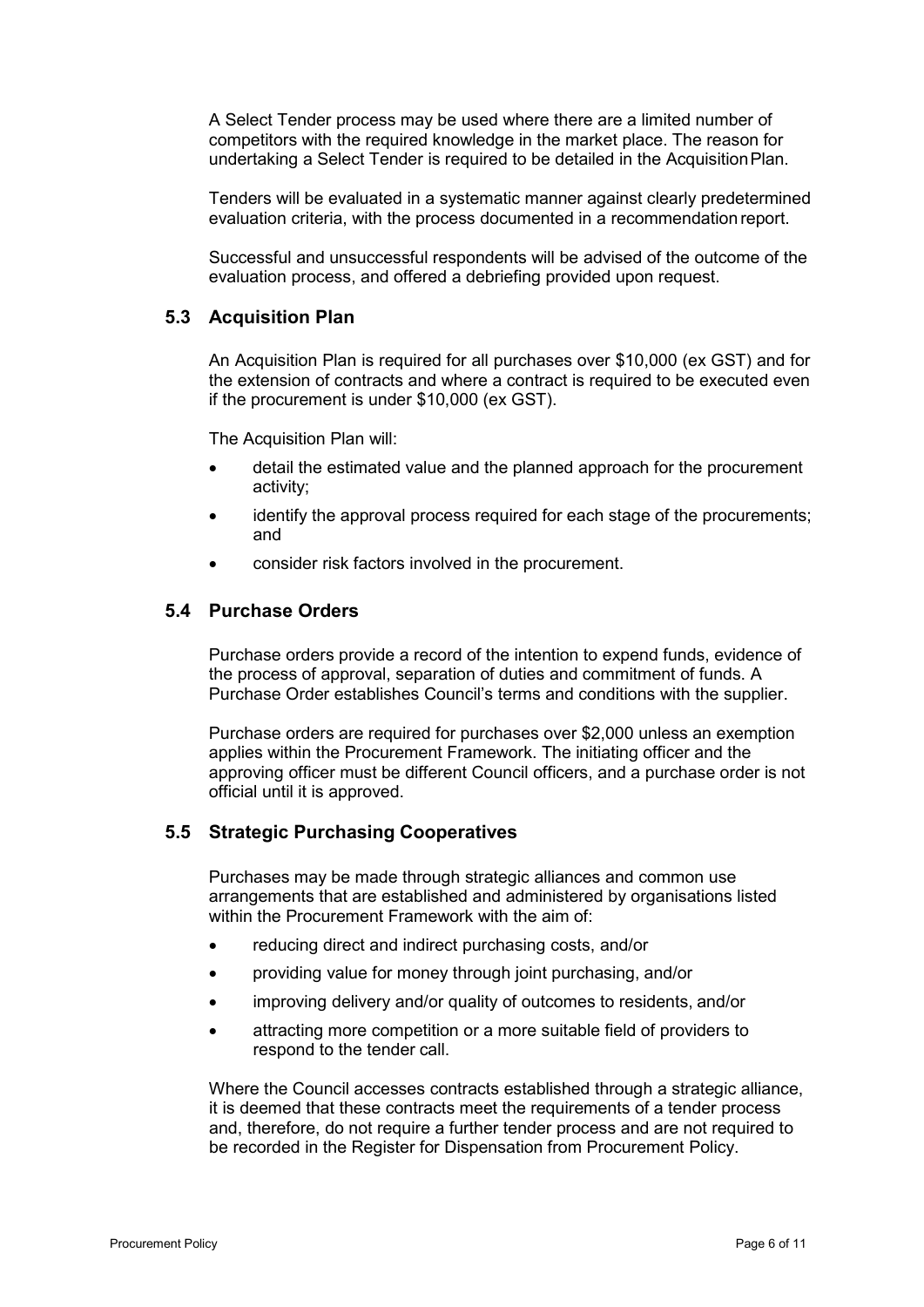# **5.6 Dispensation from Procurement Policy**

In circumstances where the Council enters into purchasing contracts, other than those resulting from a competitive process, the Council will record the reasons for entering into those contracts.

There may be rare situations, such as emergencies or occasions where Council's procurement processes will not necessarily deliver the best outcome for Council, in which case other market approaches may be more appropriate. In these circumstances, the reason/s for not undertaking a competitive quotation or tender must be identified and recorded in the Acquisition Plan.

Dispensation may be sought for the following situations:

- An emergency threatening life and/or property;
- The supply market is limited (due to lack of 3 suitable suppliers);
- Timing constraints urgent purchase (not to be used for poor planning);
- Compatibility with existing equipment or involves repairs and maintenance of existing equipment from original supplier;
- The exact same product or service (with the same specification) was chosen through a competitive procurement process within the last 6 months; or
- Where funding arrangements or grants specify other requirements.

Approval for exemptions is required by the:

- relevant General Manager on the recommendation of the initiating officer if the value of the purchase is under \$250,000, or
- CEO if the value is over \$250,000.

All such purchases, whether approved by a General Manager or the CEO, must be recorded in a register (Register for Dispensation from Procurement Policy) and reported to the Executive Management Team on a quarterly basis.

#### **5.7 Negotiations**

When requests for quotations, tenders or proposals have been invited for a contract for the carrying out of work or the supply of goods or services, then Council may negotiate with one or more respondents.

Probity requirements must apply in respect to any negotiation undertaken.

The Council may close down a tender (shut down) if tender submissions received do not meet the requirements or no tender submissions are received and proceed to negotiate with any one or more of the tenderers or any other person.

#### **5.8 Contracting Out of Services**

The Council may explore contracting out opportunities in lieu of direct service provision if better value for money can be achieved to gain the most efficient and effective service delivery possible (subject to any restrictions or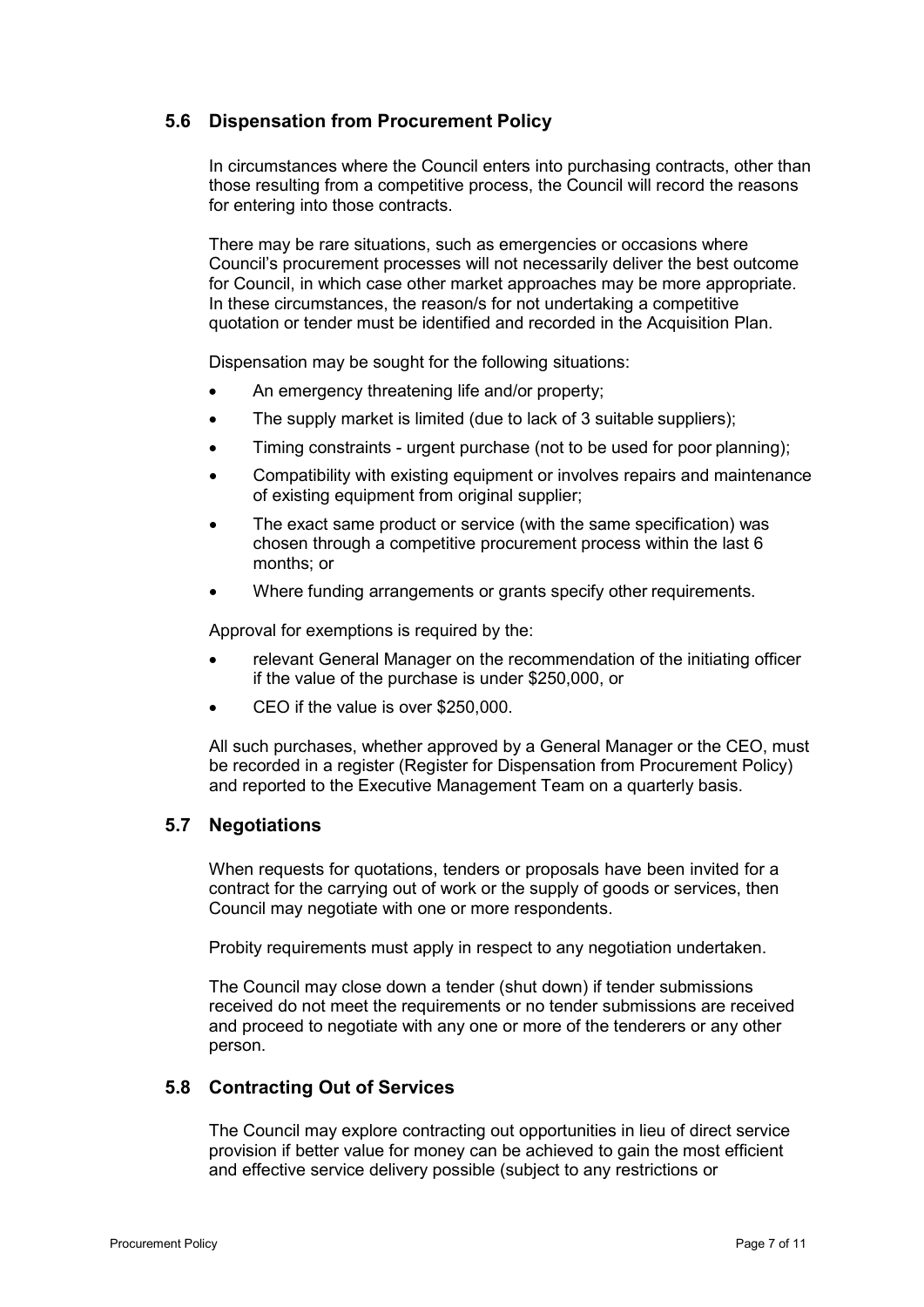requirements contained within any enterprise based bargaining agreement). This includes the consideration of shared services opportunities with other Councils.

### **5.9 Confidentiality**

Subject to the requirements of the *Freedom of Information Act 1991* and the *Local Government Act 1999* Council will maintain confidentiality in regard to contractual arrangements with suppliers.

### **5.10 Sale and Disposal of Assets**

For the sale and disposal of land and other assets, the following principles will apply:

- consistency with and relevance to Council's Corporate and Strategic Plans
- transparency and accountability in sale and disposal procedures and practices to ensure that the Council obtains the best price in the circumstances and that potential purchasers are given equal opportunity to purchase the land or assets
- compliance with statutory and other obligations (e.g. Council Policy for Disposal of Surplus Non-Community Land)
- commercial confidentiality within legislative constraints, and
- other relevant factors deemed appropriate by Council.

Consideration must also be given to the Prudential Management Policy (Policy reference S0001), where relevant.

Council may utilise one or more of the following methods to sell or dispose of land and other assets:

- trade in
- public auction
- select tender
- open tender
- by agency agreement, or
- a direct approach to potential purchasers (for example, adjoining landholders).

Motor vehicle disposal is addressed in Council's Motor Vehicle Policy.

# **5.11 Prudential Management**

An active risk management approach will be adopted when undertaking significant projects that have a high initial or long-term impact on Council's budgets. A Prudential Report will be prepared for major projects that exceed the threshold for minimum prudential risk management, as defined within Section 48 of the *Local Government Act 1999*. Before Council commences a prudential project, the services of a suitably qualified staff member or independent person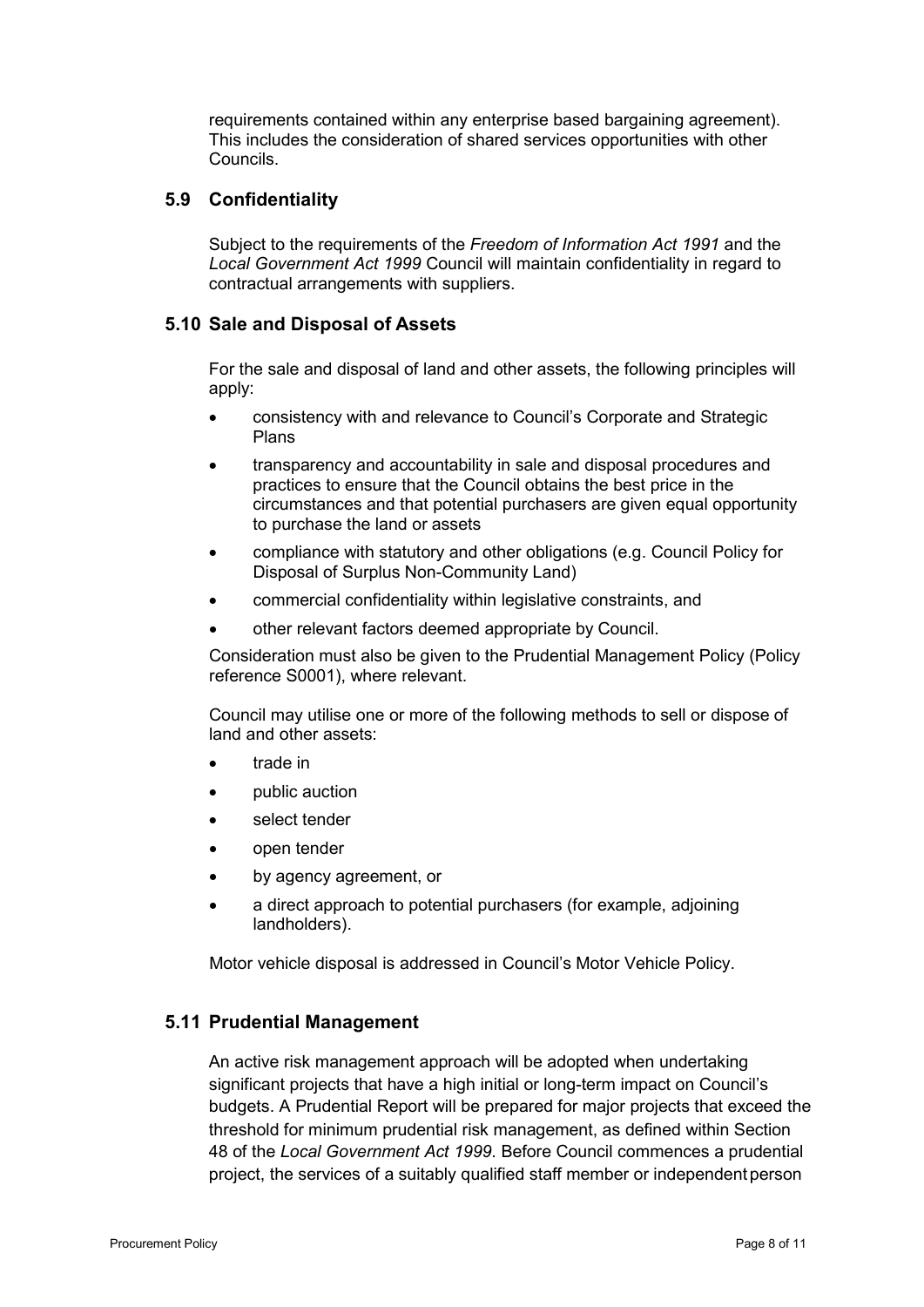will be engaged to prepare a prudential report that includes all relevant issues listed in section 48(2) of the *Local Government Act 1999.* Refer Council's Prudential Management Policy*.*

# **6. DEFINITIONS**

| 'Acquisition Plan'                                | is a document that outlines the procurement<br>methodology and strategy to be undertaken in<br>procuring the required goods or services. This plan<br>also details the approval delegation before the<br>procurement strategy is commenced.                                           |
|---------------------------------------------------|---------------------------------------------------------------------------------------------------------------------------------------------------------------------------------------------------------------------------------------------------------------------------------------|
| 'Direct sourcing'                                 | is the purchase of goods and/or services from a single<br>source.                                                                                                                                                                                                                     |
| 'Dispensation from<br><b>Procurement Policy';</b> | the deviation from policy to pursue a method of<br>procurement that will provide the best outcome for the<br>Council.                                                                                                                                                                 |
| 'Probity'                                         | means uprightness, honesty, proper and ethical<br>conduct and propriety in Council dealings.                                                                                                                                                                                          |
| 'Procurement'                                     | is the complete action or process of acquiring or<br>obtaining goods, services or property from outside<br>Council at the operational level. For example,<br>purchasing, contracting, and negotiating directly with<br>the source of the supply through to acceptance and<br>payment. |
| 'Strategic sourcing'                              | is a process that continuously improves and re-<br>evaluates purchasing activities to gain value.                                                                                                                                                                                     |
| 'Strategic Alliance'                              | procurement activities through contract arrangements<br>already in established and administered by other<br>organisations such as, Local Government Association<br>Procurement, Procurement Australia etc.                                                                            |
| 'Tender'                                          | a proposal, bid or offer that is submitted in response<br>to a Request for Tender.                                                                                                                                                                                                    |

# **7. LEGISLATION/REFERENCES**

This is a mandatory policy as required under the *Local Government Act 1999* (Section 49).

The following is a list of various Acts and Regulations that apply to Council's diverse range of procurement activities. This policy is intended to supplement these instruments. Any inconsistency that may arise between this policy and a relevant Act or Regulation shall be resolved in favour of the act or regulations: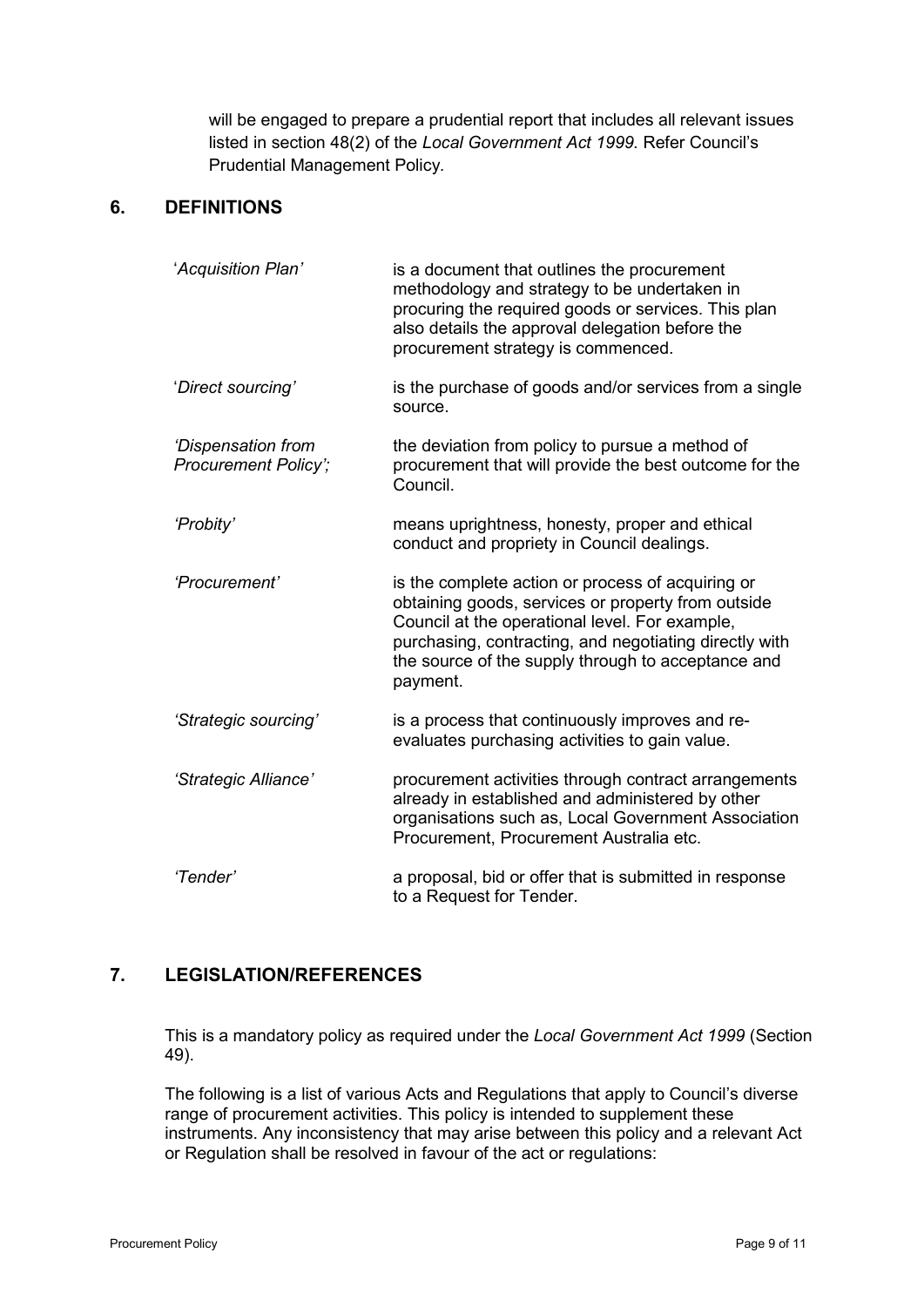- Local Government Act 1999
- Competition and Consumer Act 2010 (Commonwealth)
- National Competition Policy
- Freedom of Information Act 1991
- Work Health and Safety Act 2012 (SA)
- Work Health and Safety Regulations 2012 (SA)
- Independent Commissioner Against Corruption Act 2012
- Environmental Protection Act 1993
- Security of Payment Act 2009
- Industry Advocate Act 2017
- Related Council Policies and Procedures
- Caretaker Policy
- Code of Conduct for Employees & Volunteers
- Disposal of Surplus Non-Community Land Policy
- Fraud and Corruption Prevention Policy
- Gifts and Benefits Procedure
- **Motor Vehicle Policy**
- Work, Health and Safety Contractor Management Policy

#### **8. ROLES/RESPONSIBILITIES**

- Manager Finance and Procurement
- Co-ordinator Procurement and Contracts.

### **9. AVAILABILITY**

The policy is available for public inspection during normal office hours from:

Civic Centre 181 Unley Road Unley SA 5061

A copy may be purchased for a fee as determined annually by Council.

It is also available for viewing, download and printing free of charge from the Council's website, [www.unley.sa.gov.au](http://www.unley.sa.gov.au/)